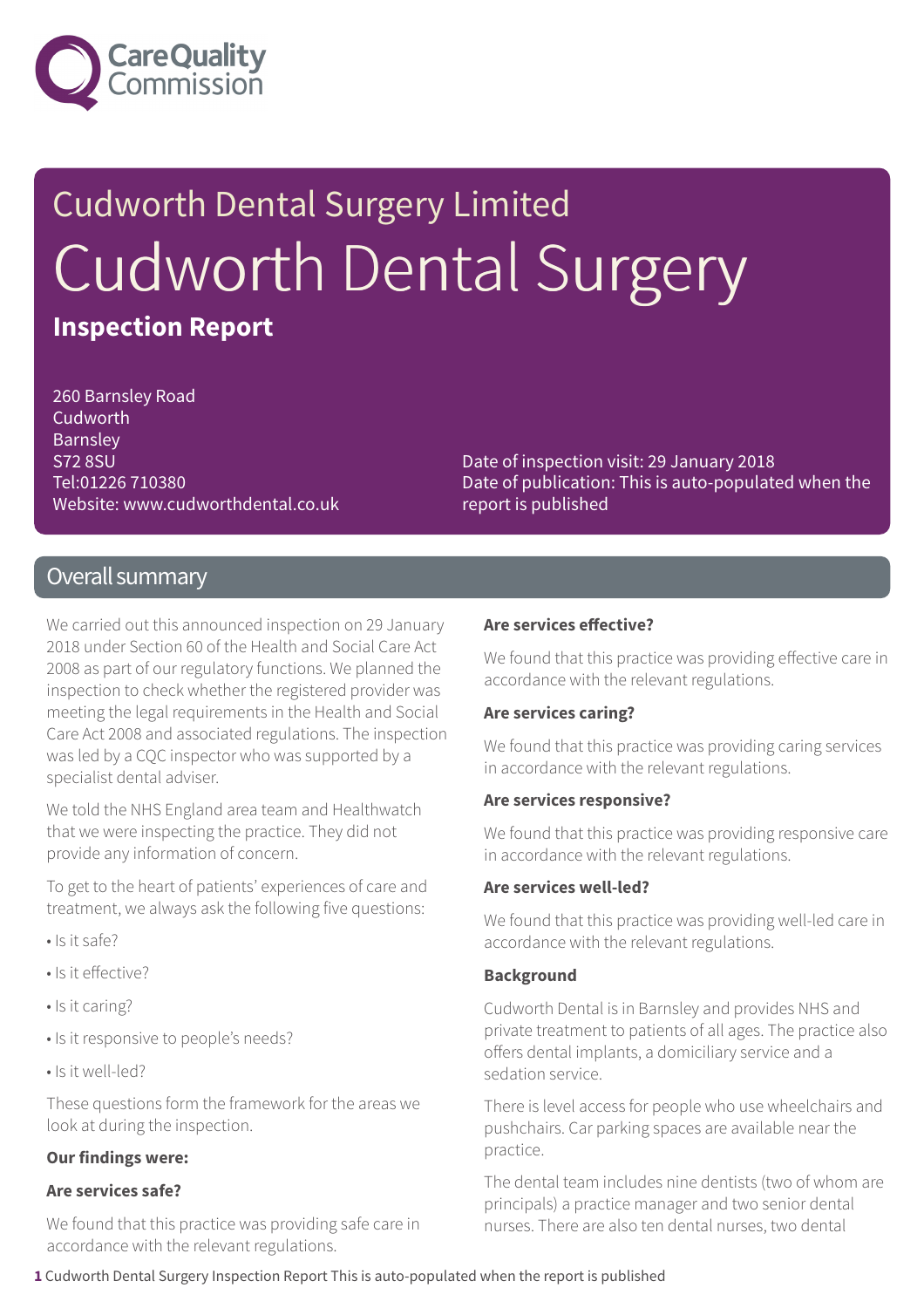# Summary of findings

hygiene therapists, two receptionists and a practice cleaner. A visiting dentist provides an implant service one day per month. The practice has six treatment rooms, a consultation room, two instrument decontamination rooms, two reception areas and two main patient waiting areas.

The practice is owned by a company and as a condition of registration must have a person registered with the Care Quality Commission as the registered manager. Registered managers have legal responsibility for meeting the requirements in the Health and Social Care Act 2008 and associated regulations about how the practice is run. The registered manager at Cudworth Dental was the practice manager.

On the day of inspection we collected 24 CQC comment cards filled in by patients. This information gave us a positive view of the practice.

During the inspection we spoke with two dentists, four dental nurses, one dental hygiene therapist, one receptionist and the practice manager. We looked at practice policies and procedures and other records about how the service is managed.

#### The practice is open:

Monday 9am – 7:30pm, Tuesday 8am – 7:30pm, Wednesday and Friday 8am – 4:30pm, Thursday 8am – 5:30pm.

#### **Our key findings were:**

- The practice was clean and well maintained.
- The practice had infection control procedures which reflected published guidance.
- Staff knew how to deal with emergencies. Appropriate medicines and life-saving equipment were available.
- The practice had systems to help them manage risk. The sharps risk assessment could be reviewed.
- The practice had suitable safeguarding processes and staff knew their responsibilities for safeguarding adults and children.
- The practice had thorough recruitment procedures for their permanent staff. Recruitment checks for visiting staff could be improved.
- The clinical staff provided patients' care and treatment in line with current guidelines.
- Staff treated patients with dignity and respect and took care to protect their privacy and personal information.
- The appointment system met patients' needs.
- The practice had effective leadership. Staff felt involved and supported and worked well as a team.
- The practice asked patients for feedback about the services they provided.
- The practice dealt with complaints positively and efficiently.

There were areas where the provider could make improvements. They should:

• Review the practice's sharps procedures and ensure the practice is in compliance with the Health and Safety (Sharp Instruments in Healthcare) Regulations 2013 by updating the risk assessment to include who is responsible for disposing of needles and other sharp dental items.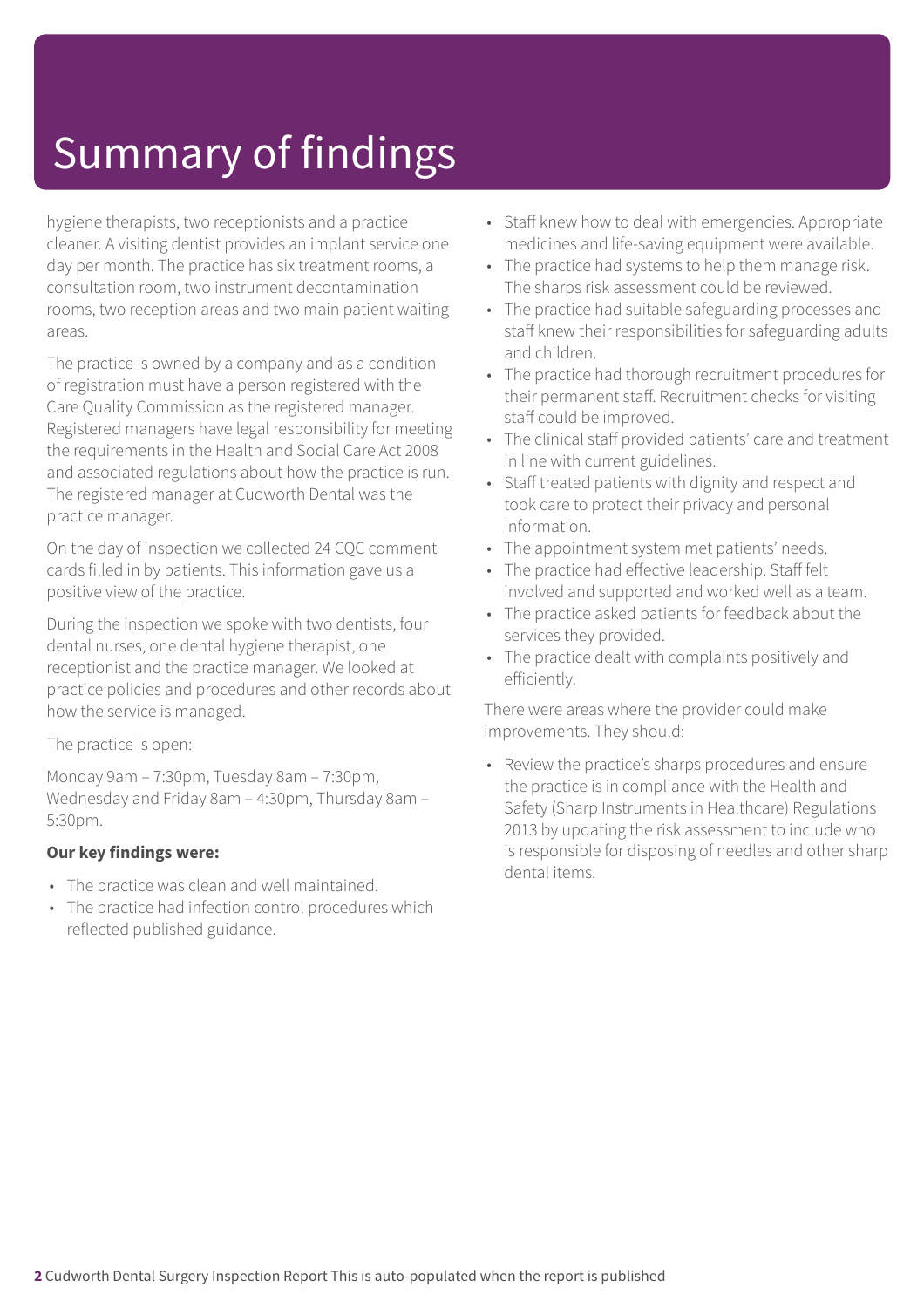# Summary of findings

#### The five questions we ask about services and what we found

We always ask the following five questions of services.

#### **Are services safe?**

We found that this practice was providing safe care in accordance with the relevant regulations.

The practice had systems and processes to provide safe care and treatment. They used learning from incidents and complaints to help them improve.

Staff received training in safeguarding and knew how to recognise the signs of abuse and how to report concerns.

The practice sharps risk assessment could be reviewed to incorporate who was responsible for handling and disposing of needles and other sharp dental items.

Staff were qualified for their roles and the practice completed essential recruitment checks for their permanent staff. We noted there was no staff file for the visiting implant dentist. Before the end of the inspection day all appropriate documentation had been collated and a staff file had been created.

Premises and equipment were clean and properly maintained. The practice followed national guidance for cleaning, sterilising and storing dental instruments.

The practice had suitable arrangements for dealing with medical and other emergencies.

#### **Are services effective?**

We found that this practice was providing effective care in accordance with the relevant regulations.

The dentists assessed patients' needs and provided care and treatment in line with recognised guidance. Patients described the treatment they received as always at a high standard, very good and excellent. The dentists discussed treatment with patients so they could give informed consent and recorded this in their records.

The practice provided a weekly domiciliary service to local care homes.

The practice carried out inhalation and intravenous sedation for patients who would benefit. This included people who were very nervous of dental treatment and those who needed complex or lengthy treatment.

The practice had clear arrangements when patients needed to be referred to other dental or health care professionals.

The practice supported staff to complete training relevant to their roles and had systems to help them monitor this.

Dental nurses had carried out additional training to enhance their role within the practice and were encouraged to utilise these skills regularly.

#### **Are services caring?**

We found that this practice was providing caring services in accordance with the relevant regulations.

**No action**

**No action**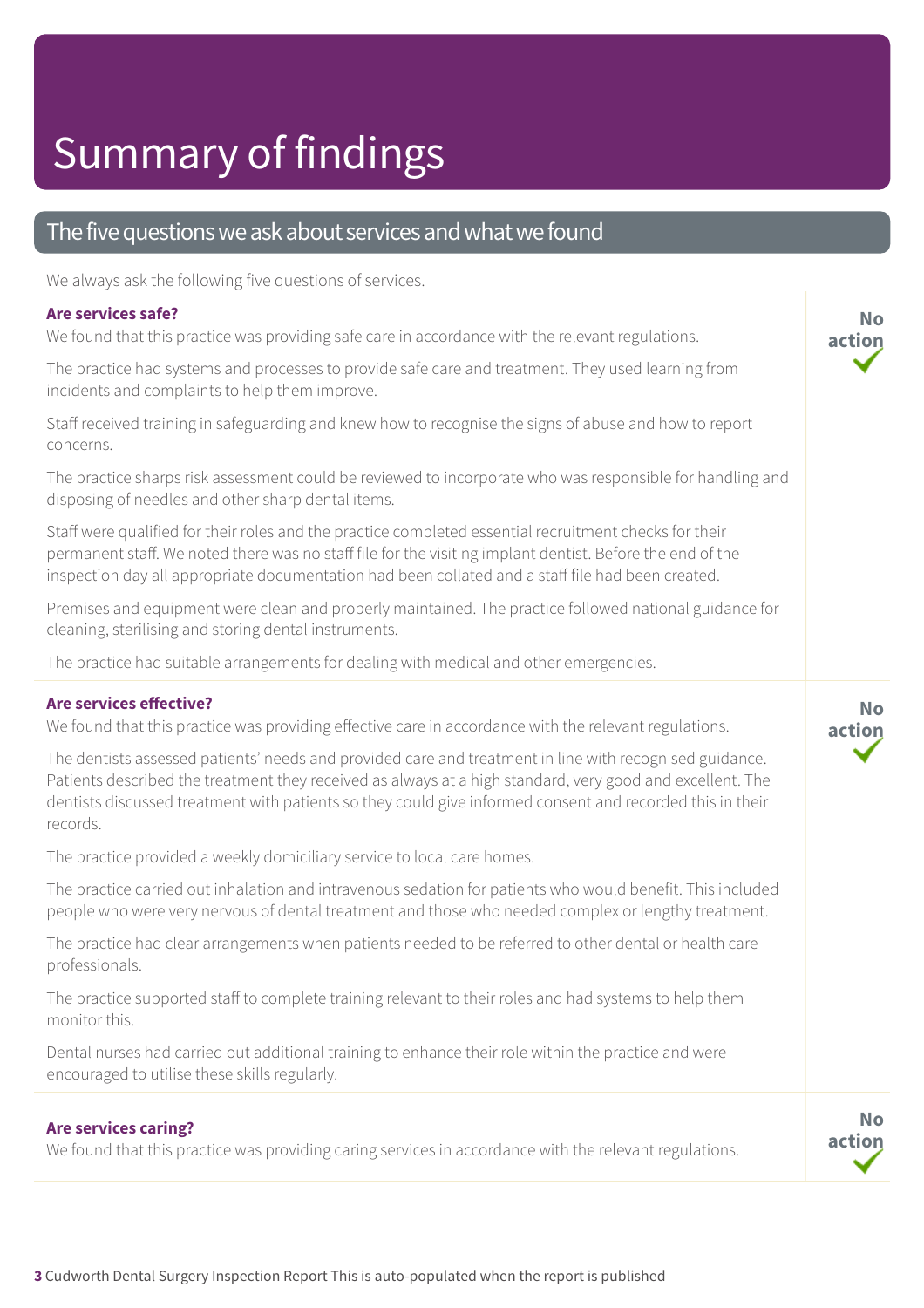### Summary of findings

We received feedback about the practice from 24 people. Patients were positive about all aspects of the service the practice provided. They told us staff were professional, kind and thoughtful. They said that they were given helpful, honest explanations about dental treatment, and said their dentist listened to them. Patients commented that they made them feel at ease, especially when they were anxious about visiting the dentist.

We saw that staff protected patients' privacy and were aware of the importance of confidentiality. Patients said staff treated them with dignity and respect.

Closed Circuit Television (CCTV) was installed at the practice in communal areas only. The Information Commissioner's Office had been informed that CCTV was in use, a policy was in place and appropriate signage was displayed.

**Are services responsive to people's needs?** We found that this practice was providing responsive care in accordance with the relevant regulations.

The practice's appointment system was efficient and met patients' needs. Patients could get an appointment quickly if in pain.

Staff considered patients' different needs. This included providing facilities for disabled patients and families with children. The practice had access to telephone and face to face interpreter services and had arrangements to help patients with sight or hearing loss.

**No action**

**No action**

The practice took patients views seriously. They valued compliments from patients and responded to concerns and complaints quickly and constructively.

#### **Are services well-led?**

We found that this practice was providing well-led care in accordance with the relevant regulations.

The practice had arrangements to ensure the smooth running of the service. These included systems for the practice team to discuss the quality and safety of the care and treatment provided. There was a clearly defined management structure and staff felt supported and appreciated.

Dental nurses were encouraged to develop their skills; some had completed enhanced dental training and were able to utilise these skills regularly.

The practice team kept complete patient dental care records which were, clearly written or typed and stored securely.

The practice monitored clinical and non-clinical areas of their work to help them improve and learn. This included asking for and listening to the views of patients.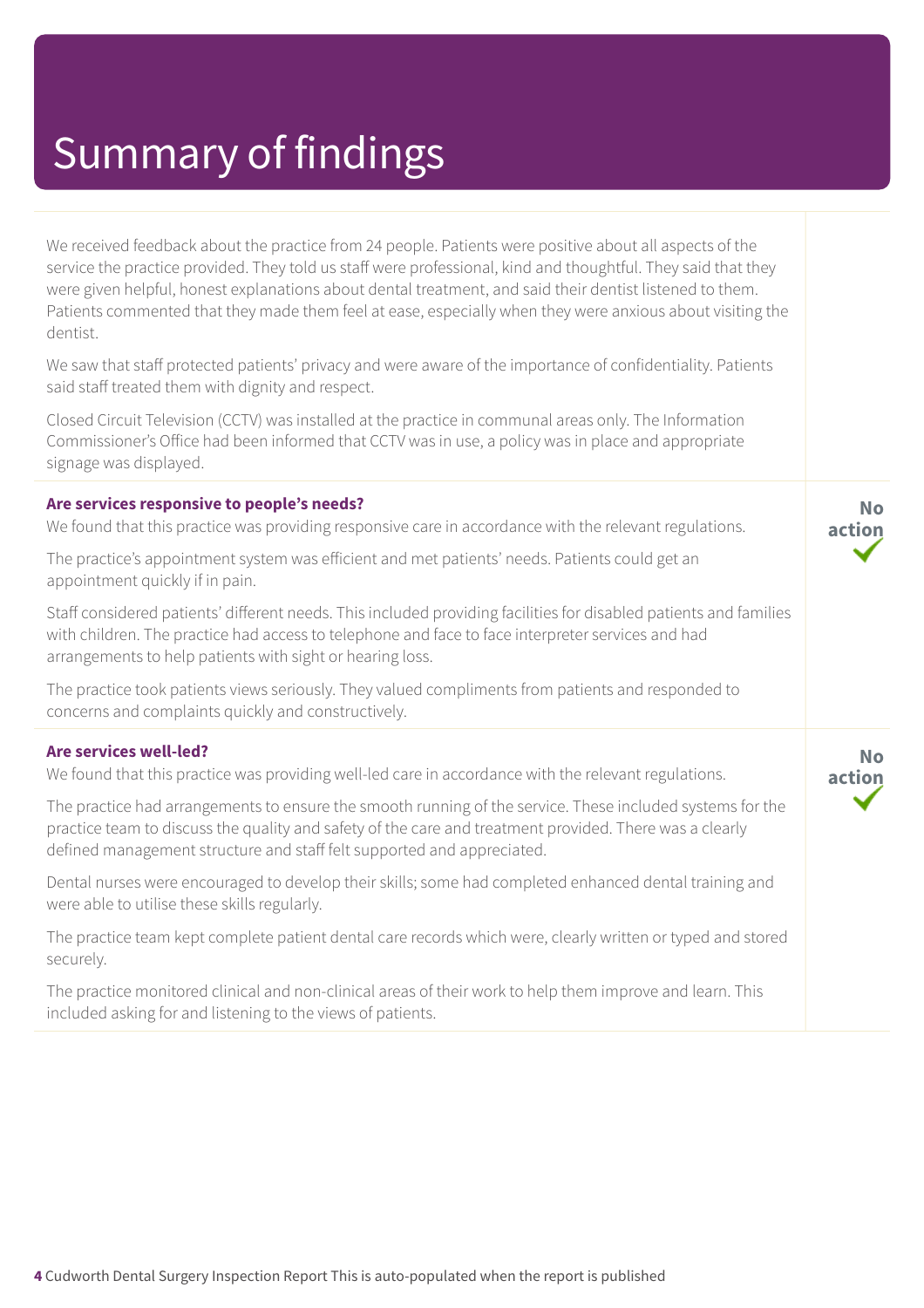# Are services safe?

### **Our findings**

#### **Reporting, learning and improvement from incidents**

The practice had policies and procedures to report, investigate, respond and learn from accidents, incidents and significant events. Staff knew about these and understood their role in the process.

The practice recorded, responded to and discussed all incidents to reduce risk and support future learning.

The practice received national patient safety and medicines alerts from the Medicines and Healthcare Products Regulatory Authority (MHRA). Relevant alerts were discussed with staff, acted on and stored for future reference.

#### **Reliable safety systems and processes (including safeguarding)**

Staff knew their responsibilities if they had concerns about the safety of children, young people and adults who were vulnerable due to their circumstances. The practice had safeguarding policies and procedures to provide staff with information about identifying, reporting and dealing with suspected abuse. We saw evidence that staff received safeguarding training; three staff members had lead safeguarding roles and were trained to the advanced level three. Staff knew about the signs and symptoms of abuse and neglect and how to report concerns. The practice had a whistleblowing policy. Staff told us they felt confident they could raise concerns without fear of recrimination.

We looked at the practice's arrangements for safe dental care and treatment. These included risk assessments which staff reviewed every year. We reviewed the sharps policy and risk assessment and found the risk assessment did not specify who was responsible for handling and disposing of needles and other sharp dental items. We highlighted this to the practice manager who assured us that the assessment would be reviewed and updated accordingly.

The dentists used rubber dams in line with guidance from the British Endodontic Society when providing root canal treatment.

The practice had a business continuity plan describing how the practice would deal events which could disrupt the normal running of the practice.

#### **Medical emergencies**

Staff knew what to do in a medical emergency and completed training in emergency resuscitation and basic life support every year.

Emergency equipment and medicines were available as described in recognised guidance. Staff kept records of their checks to make sure these were available, within their expiry date, and in working order.

We noted the practice held a separate medical emergency kit which was specifically used when carrying out domiciliary visits and sedation sessions.

#### **Staff recruitment**

The practice had a staff recruitment policy and procedure to help them employ suitable staff. This reflected the relevant legislation. We looked at four staff recruitment files. These showed the practice followed their recruitment procedure.

There was no recruitment file for the visiting implant dentist. We discussed this with the practice manager and the principal dentist who agreed that this oversight required addressing immediately. By the end of the inspection day all appropriate documentation had been sought and a staff file had been created.

Clinical staff were qualified and registered with the General Dental Council (GDC) and had professional indemnity cover.

#### **Monitoring health & safety and responding to risks**

The practice's health and safety policies and risk assessments were up to date and reviewed to help manage potential risk. These covered general workplace and specific dental topics. The practice had current employer's liability insurance and checked each year that the clinicians' professional indemnity insurance was up to date.

A dental nurse worked with the dentists and dental therapists when they treated patients.

#### **Infection control**

The practice had an infection prevention and control policy and procedures to keep patients safe. They followed guidance in The Health Technical Memorandum 01-05: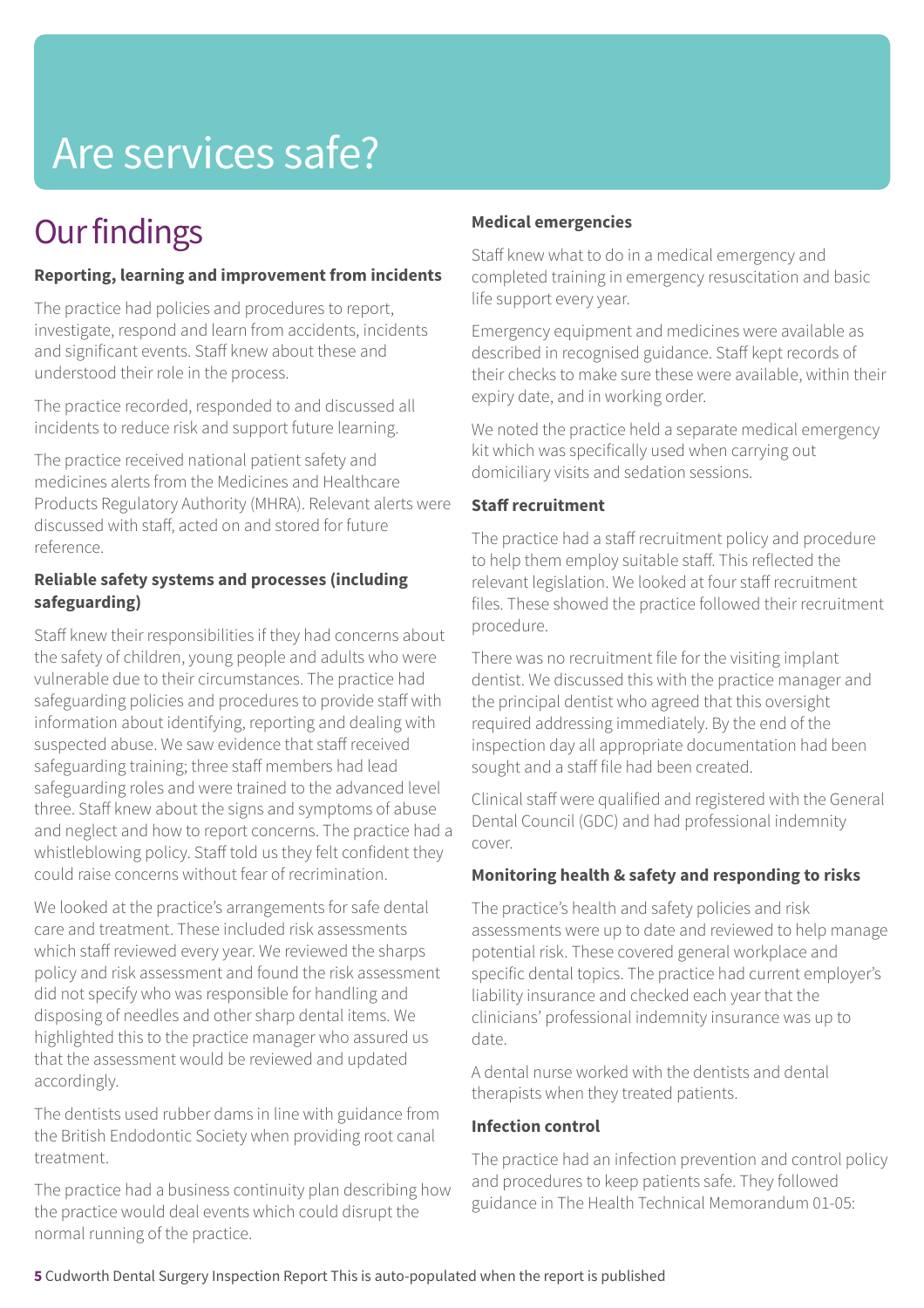### Are services safe?

Decontamination in primary care dental practices (HTM01-05) published by the Department of Health. Staff completed infection prevention and control training every year.

The practice had suitable arrangements for transporting, cleaning, checking, sterilising and storing instruments in line with HTM01-05. The records showed equipment staff used for cleaning and sterilising instruments was maintained and used in line with the manufacturers' guidance.

The practice carried out an infection prevention and control audits twice a year. The latest audit showed the practice was meeting the required standards.

The practice had procedures to reduce the possibility of Legionella or other bacteria developing in the water systems, in line with a risk assessment.

We saw cleaning schedules for the premises. The practice was clean when we inspected and patients confirmed this was usual.

#### **Equipment and medicines**

We saw servicing documentation for the equipment used. Staff carried out checks in line with the manufacturers' recommendations.

The practice had suitable systems for prescribing, dispensing and storing medicines.

The practice stored and kept records of NHS prescriptions as described in current guidance.

#### **Radiography (X-rays)**

The practice had suitable arrangements to ensure the safety of the X-ray equipment. They met current radiation regulations and had the required information in their radiation protection file.

We saw evidence that the dentists justified, graded and reported on the radiographs they took. The practice carried out radiography audits every year following current guidance and legislation.

Clinical staff completed continuous professional development in respect of dental radiography.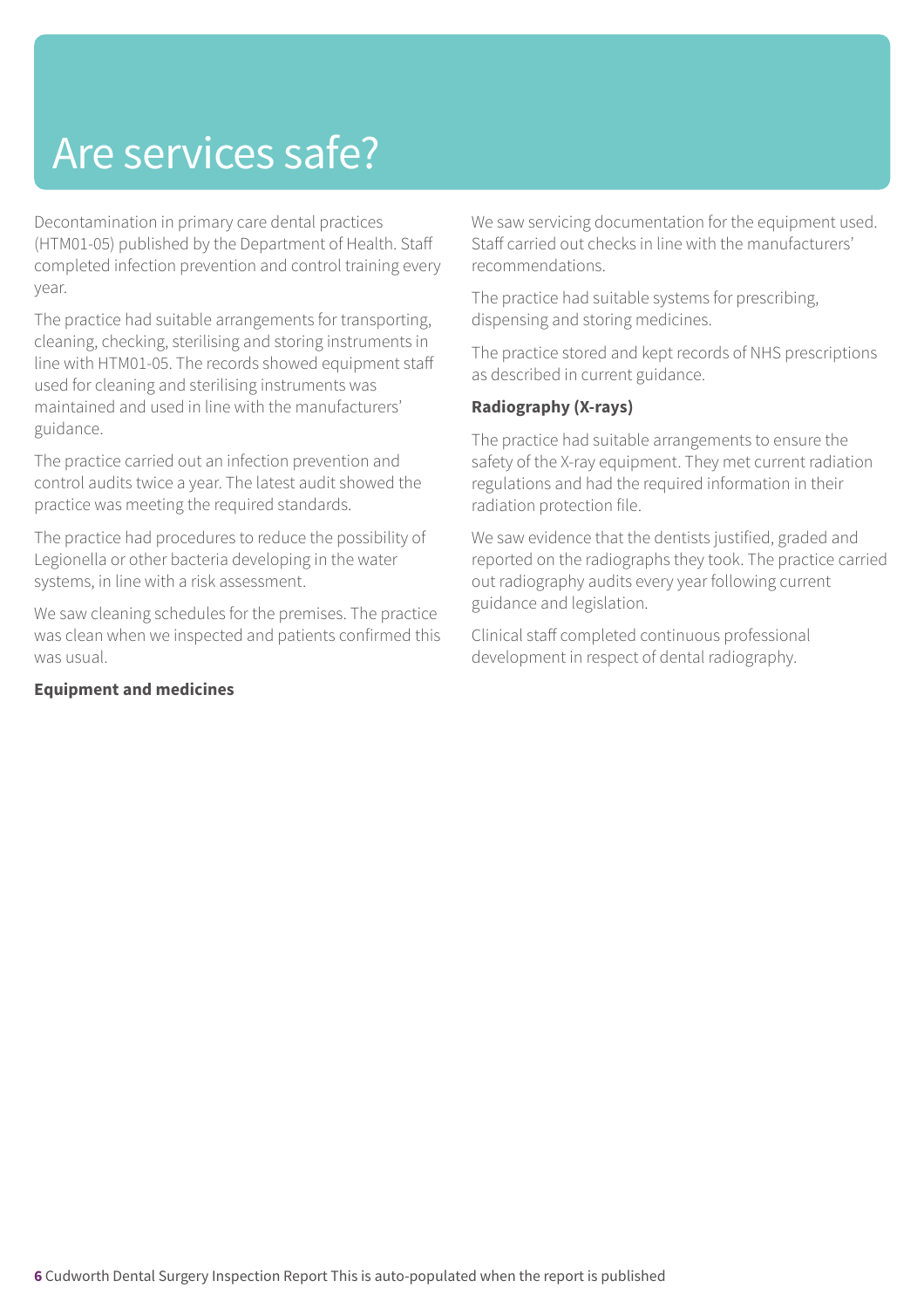# Are services effective?

(for example, treatment is effective)

### **Our findings**

#### **Monitoring and improving outcomes for patients**

The practice kept detailed dental care records containing information about the patients' current dental needs, past treatment and medical histories. The dentists assessed patients' treatment needs in line with recognised guidance.

We saw that the practice audited patients' dental care records to check that the dentists recorded the necessary information.

The practice carried out inhalation and intravenous sedation for patients who would benefit. This included people who were very nervous of dental treatment and those who needed complex or lengthy treatment. The practice had systems to help them do this safely. These were in accordance with guidelines published by the Royal College of Surgeons and Royal College of Anaesthetists in 2015.

The practice's systems included checks before and after treatment, emergency equipment requirements, medicines management, sedation equipment checks, and staff availability and training. They also included patient checks and information such as consent, monitoring during treatment, discharge and post-operative instructions.

The practice assessed patients appropriately for sedation. The dental care records showed that patients having sedation had important checks carried out first. These included a detailed medical history, blood pressure checks and an assessment of health using the American Society of Anaesthesiologists classification system in accordance with current guidelines. The records showed that staff recorded important checks at regular intervals. These included pulse, blood pressure and the oxygen saturation of the blood

Two dental nurses with appropriate additional training supported dentists treating patients under sedation. The dental nurses' names were recorded in patients' dental care records.

Records showed that six dental nurses had carried out additional training to support the dentists treating patients under sedation.

The practice provided dental implants. The dentist who provided dental implants was not present on the

inspection day; therefore the principal dentist explained the process which patients underwent prior to undertaking implant treatment. This included using radiographs to assess the quality and volume of the bone and whether there were any important structures close to where the dental implant was being placed. We saw that patients gum health was thoroughly assessed prior to any implants being placed. If the patient had any sign of gum disease then they underwent a course of periodontal treatment. After the implant placement the patient would be followed up at regular intervals to ensure that it was healing and integrating well.

The practice provided a weekly domiciliary service to local care homes. We reviewed the practice's current procedures and saw that all processes relating to the provision of a domiciliary service were in line with the 2009 guidelines published by British Society for Disability and Oral Health in the document "Guidelines for the Delivery of a Domiciliary Oral Healthcare Service". In addition the practice had produced a comprehensive risk assessment covering all aspects of dental care external to the practice**.**

#### **Health promotion & prevention**

The practice believed in preventative care and supporting patients to ensure better oral health in line with the Delivering Better Oral Health toolkit.

The dentists told us they prescribed high concentration fluoride toothpaste if a patient's risk of tooth decay indicated this would help them. They used fluoride varnish for children based on an assessment of the risk of tooth decay.

The dentists told us they discussed smoking, alcohol consumption and diet with patients during appointments. The practice had a selection of dental products for sale and provided health promotion leaflets to help patients with their oral health.

#### **Staffing**

Staff new to the practice had a period of induction based on a structured induction programme. We confirmed clinical staff completed the continuous professional development required for their registration with the General Dental Council.

Staff told us they discussed training needs at annual appraisals. We saw evidence of completed appraisals.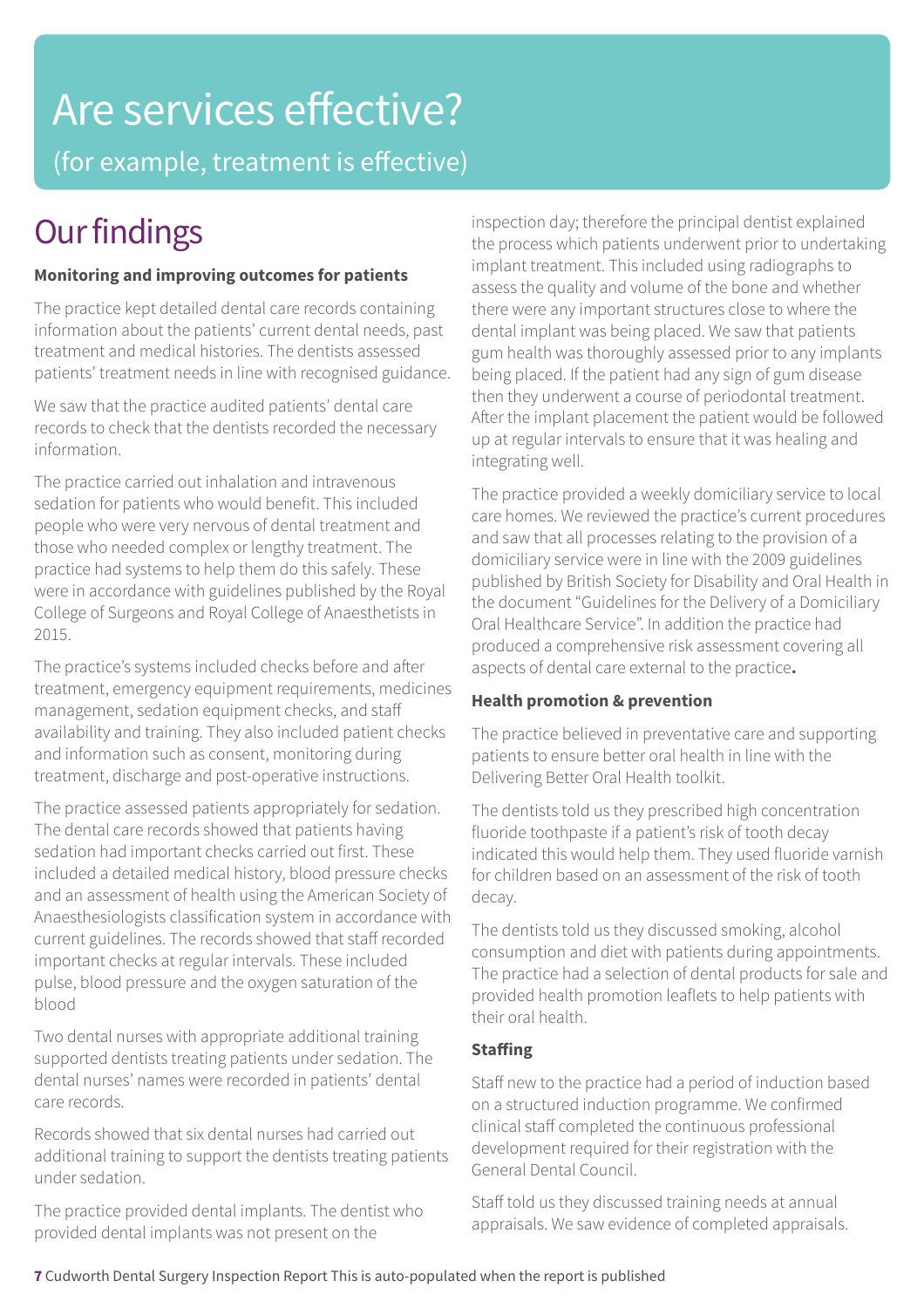### Are services effective? (for example, treatment is effective)

#### **Working with other services**

The practice accepted external referrals for sedation; we confirmed the agreed criteria for accepting external referrals was followed and consent was gained by the referring dentist and during the referral appointment at the practice.

Dentists confirmed they referred patients to a range of specialists in primary and secondary care if they needed treatment the practice did not provide. This included referring patients with suspected oral cancer under the national two week wait arrangements. This was initiated by NICE in 2005 to help make sure patients were seen quickly by a specialist. The practice monitored urgent referrals to make sure they were dealt with promptly.

#### **Consent to care and treatment**

The practice team understood the importance of obtaining and recording patients' consent to treatment. The dentists told us they gave patients information about treatment options and the risks and benefits of these so they could make informed decisions. Patients confirmed their dentist listened to them and gave them clear information about their treatment.

The practice's consent policy included information about the Mental Capacity Act 2005. The team understood their responsibilities under the act when treating adults who may not be able to make informed decisions. The policy also referred to Gillick competence and the dentists were aware of the need to consider this when treating young people under 16. Staff described how they involved patients' relatives or carers when appropriate and made sure they had enough time to explain treatment options clearly.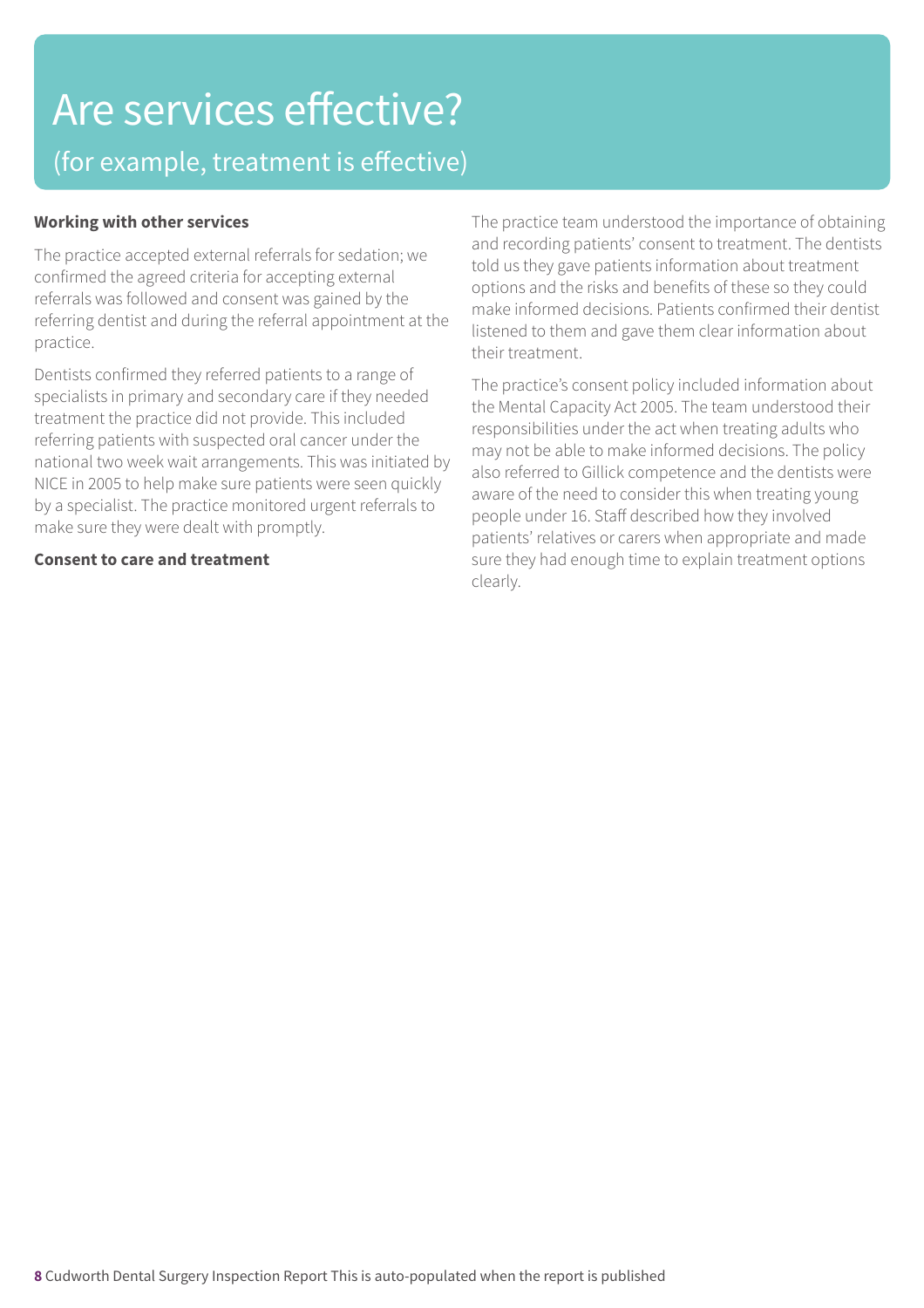### Are services caring?

### **Our findings**

#### **Respect, dignity, compassion and empathy**

Staff we spoke with were aware of their responsibility to respect people's diversity and human rights.

Patients commented positively that staff were professional, efficient and welcoming. We saw that staff treated patients respectfully, appropriately and kindly and were friendly towards patients at the reception desk and over the telephone.

Nervous patients commented staff were compassionate and understanding. Patients could choose whether they saw a male or female dentist.

Staff were aware of the importance of privacy and confidentiality. The layout of the ground floor reception and waiting area provided limited privacy when reception staff were dealing with patients. The reception area on the first floor provided privacy and was used specifically to contact patients, arrange appointments and have conversations of a more sensitive nature. The reception computer screens were not visible to patients and staff did not leave personal information where other patients might see it.

Staff password protected patients' electronic care records and backed these up to secure storage. They stored paper records securely.

Closed Circuit Television (CCTV) was installed at the practice covering communal areas only. The Information Commissioner's Office had been informed that CCTV was in use, a policy was in place and appropriate signage was displayed.

The practice provided drinking water and there were magazines and a television in the patient waiting areas. Information folders and patient survey results were available for patients to read.

#### **Involvement in decisions about care and treatment**

The practice gave patients clear information to help them make informed choices. Patients confirmed that staff listened to them, did not rush them and discussed options for treatment with them. A dentist described the conversations they had with patients to satisfy themselves they understood their treatment options.

Patients commented staff were kind and helpful when they were in pain, distress or discomfort.

The practice's website provided patients with information about the range of treatments available at the practice. These included general dentistry and treatments for gum disease and more complex treatment such as dental implants and sedation.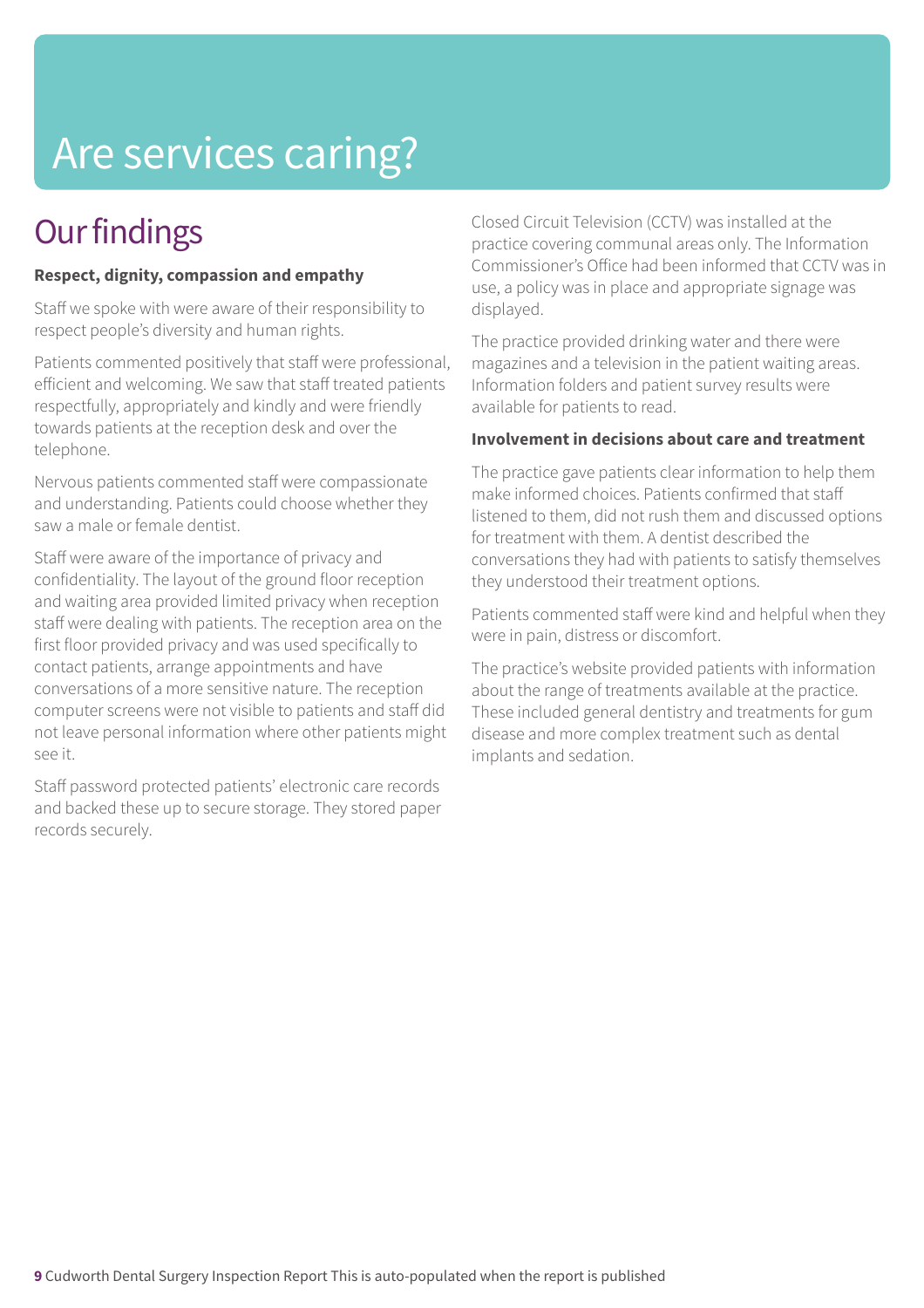# Are services responsive to people's needs?

(for example, to feedback?)

### **Our findings**

#### **Responding to and meeting patients' needs**

Patients described high levels of satisfaction with the responsive service provided by the practice.

The practice had an efficient appointment system to respond to patients' needs. Staff told us that patients who requested an urgent appointment were seen the same day. Patients told us they had enough time during their appointment and did not feel rushed. Appointments ran smoothly on the day of the inspection and patients were not kept waiting.

Staff told us that they currently had some patients for whom they needed to make adjustments to enable them to receive treatment.

Staff described an example of a patient who found it unsettling to wait in the waiting room before an appointment. The team kept this in mind to make sure the dentist could see them as soon as possible after they arrived.

Staff told us they telephoned patients the day before their appointment to make sure they could get to the practice and also used a text reminder service to remind patients of their forthcoming appointment.

#### **Promoting equality**

The practice made reasonable adjustments for patients with disabilities. These included step free access, ground floor treatment rooms, a hearing loop and an accessible toilet with hand rails and a call bell.

Staff said they could provide information in different formats and languages to meet individual patients' needs. They had access to interpreter and translation services and had arrangements to help patients with sight or hearing loss.

#### **Access to the service**

The practice displayed its opening hours in the premises, their information leaflet and on their website.

We confirmed the practice kept waiting times and cancellations to a minimum.

The practice was committed to seeing patients experiencing pain on the same day and kept two appointment slots free for each dentist for same day appointments. They took part in an emergency on-call arrangement with some other local practices for private patients. The website, information leaflet and answerphone provided telephone numbers for patients needing emergency dental treatment during the working day and when the practice was not open. Patients confirmed they could make routine and emergency appointments easily and were rarely kept waiting for their appointment.

#### **Concerns & complaints**

The practice had a complaints policy providing guidance to staff on how to handle a complaint. The practice information leaflet explained how to make a complaint. The practice manager was responsible for dealing with these. Staff told us they would tell the practice manager about any formal or informal comments or concerns straight away so patients received a quick response.

The practice manager told us they aimed to settle complaints in-house and invited patients to speak with them in person to discuss these. Information was available about organisations patients could contact if not satisfied with the way the practice dealt with their concerns.

We looked at comments, compliments and complaints the practice received in the last 12 months. These showed the practice responded to concerns appropriately and discussed outcomes with staff to share learning and improve the service.